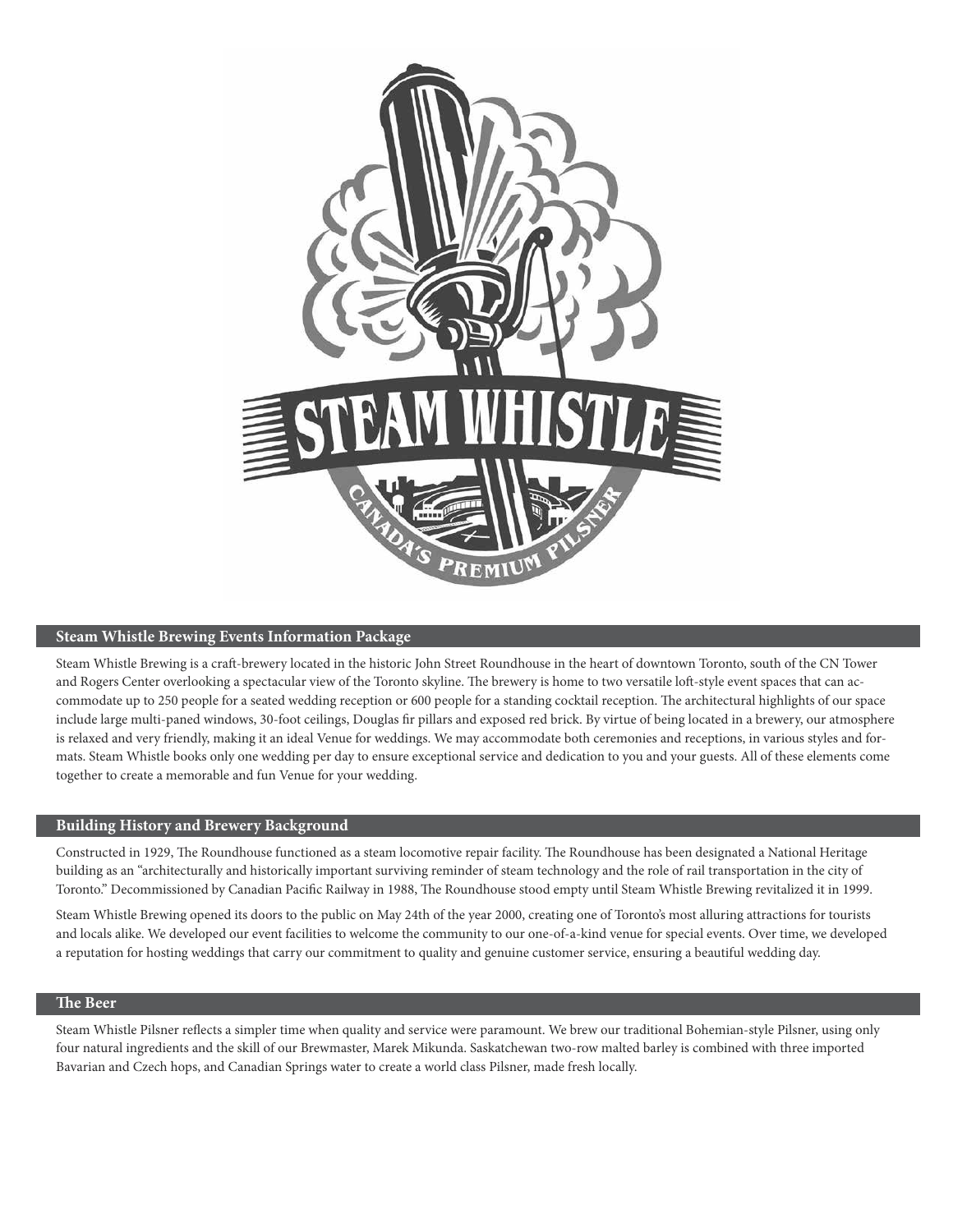# **The Gallery**

- *Capacity Maximum 200 people for a standing reception*
	- *Maximum 60 seated for a seated dinner*

The Gallery functions as our Retail Store, a tourist destination and art gallery between 12 p.m. and 6 p.m. Monday to Thursday, 11 a.m. to 6 p.m. Friday and Saturday and 11 a.m. to 5 p.m. on Sundays. The Gallery is only available for rental after the Retail Store closes. Events in the Gallery begin thirty minutes after the closure of the Retail Store at 6:30 p.m. Monday to Saturday and 5:30 p.m. on Sundays.

For weddings, the Gallery is best suited for hosting the cocktail reception prior to dinner, when rented in conjunction with the Hall; or for an intimate, cocktail-style reception. This 2000 sq. ft. space can entertain receptions of up to 200 people for a standing reception or 60 people for a seated dinner reception. The Gallery features sizeable open areas with large windows that allow your guests to view the brew house and features a 60ft. bar, stereo/surround sound system, and monthly local art exhibitions.

## **The Hall and Patio**

*Capacity • Maximum 250 people seated, with no bar or dance floor. The Gallery must be rented in conjunction to accommodate your bar area*

- *Maximum 200 people seated, with dance floor. The Gallery must be rented in conjunction to accommodate your bar area*
- *Maximum 180 people seated, with bar and dance floor all in the same space*
- *Maximum 250 people for a seated ceremony indoors*
- *Maximum 200 people for a seated ceremony outdoors on the Patio*

The Hall is Steam Whistle's premier event space for wedding receptions and ceremonies. This 4000 sq. ft. space has 30ft. ceilings and a breathtaking view of the Toronto skyline.

Your guests may also enjoy exclusive access to Steam Whistle's patio included with the rental of the Hall from April to October. This 2000 sq. ft. patio resembles the original construction of the John Street Roundhouse featuring cobblestone and embedded railway tracks leading to a fully restored turn table for locomotives in the center of the Roundhouse. With stunning views of the Toronto skyline, this space is ideal for outdoor wedding ceremonies and standing cocktail receptions, weather permitting.

## **Gallery and Hall Rental Fee Includes**

- *Four (4) 4 ft. x 8 ft. Staging Risers*
- *Ten (10) 8 ft. Rectangular Service Tables with Black Linen Tablecloths (to be used for bar, DJ, gift table, dessert or food stations, NOT suitable as dinner tables for seated receptions)*
- *100 Black folding chairs*
- *One (1) Security Guard for up to six (6) hours of Consecutive Security Time*
- *Ten (10) 26-pound bags of Ice*
- *Steam Whistle-branded steel bins*
- *Complimentary brewery tours for guests*
- *Cleaning of room post event*
- *Bridal Suite overlooking the Hall*

#### **Room Rental Pricing**

**Please note that Fridays, Saturdays and long weekend Sundays in April to December are subject to a minimum room rental of the Hall. The rental of only the Gallery during these dates are priced according to the Hall rental fees. Long weekend Sundays are priced according to Saturday rental fees.**

**All room rates are subject to HST to be applied post-event.**

|                         |             | Sunday to Wednesday | Thursday | Friday | Saturday |
|-------------------------|-------------|---------------------|----------|--------|----------|
|                         | Gallery     | 1150                | 1550     | 1550   | 1650     |
| January - March         | Hall        | 2900                | 3200     | 3200   | 3400     |
|                         | <b>Both</b> | 4000                | 4300     | 4300   | 4500     |
|                         | Gallery     | 1550                | 1650     | 3400   | 3600     |
| <b>April - December</b> | Hall        | 3200                | 3400     | 3400   | 3600     |
|                         | <b>Both</b> | 4300                | 4500     | 4500   | 5000     |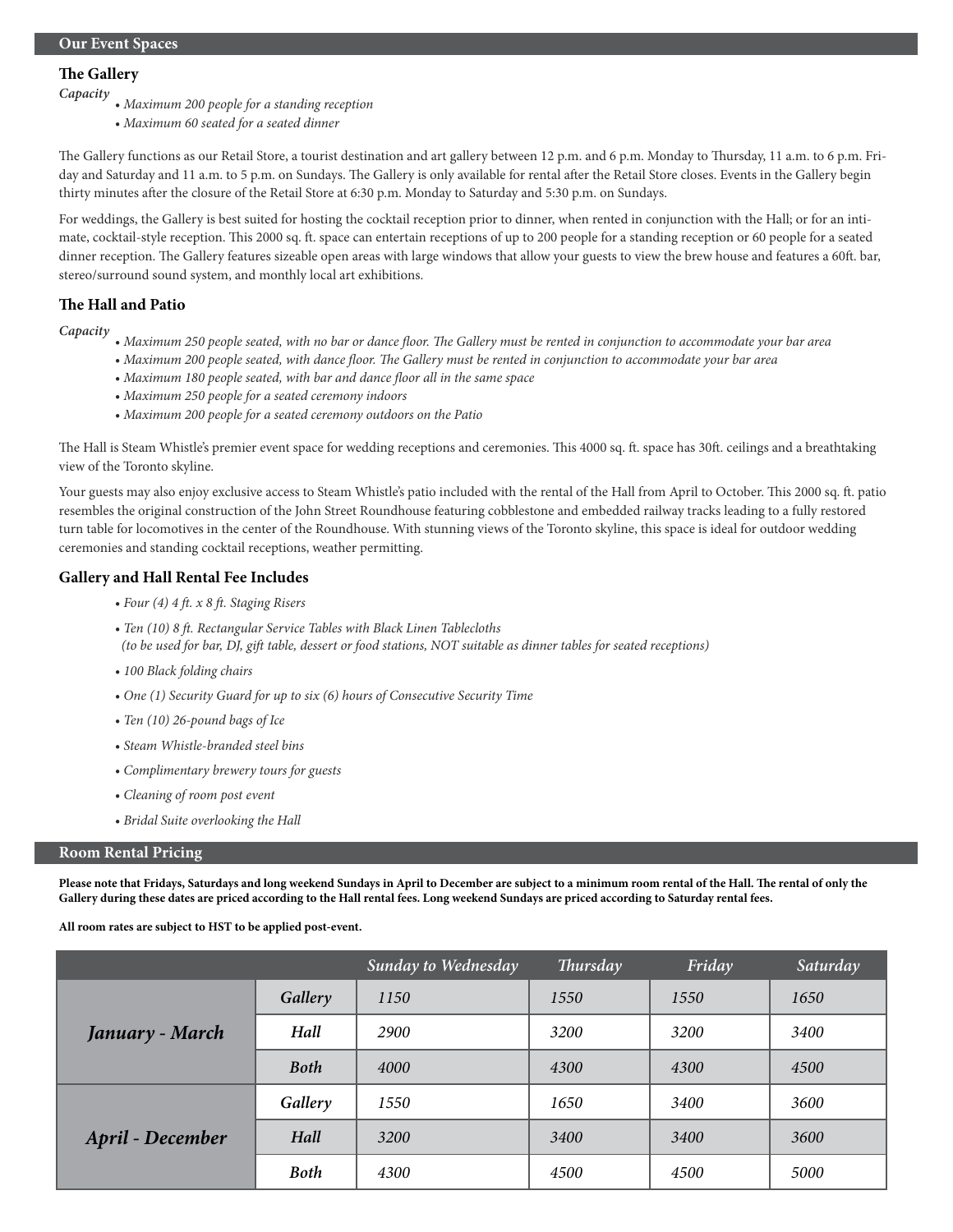## **Catering**

The rental of the event space does not include additional equipment rentals or food service. Providers of these services must be chosen from Steam Whistle's Exclusive Suppliers List. We would be more than happy to provide you with any resource information that you may need, including entertainment and equipment contacts. For your catering needs, we have compiled a list of the city's best full-service catering companies. Our caterers are intimately familiar with our venue and will ensure your guests are offered a seamless and wonderful wedding experience. Our clients are welcome to obtain quotes directly from our suppliers with no obligation to book. Your selected caterer will function as your event planner for your wedding, overseeing rental items, staffing, menus, and floor plans. Additional planning and décor services may be available through the caterers, so please inquire directly with each of them when obtaining quotes.

## **Exclusive Catering List:**

 *Full Service Catering:*

| 10tation<br><b>Event Catering</b>                                      | <b>Frank Cugliari</b><br>416.243.5144<br>frank@10tation.com<br>www.10tation.com                           | <b>Barque Events</b>                                     | <b>Jen Forndron</b><br>416.389.1906<br>Jen@barque.ca<br>Barque.ca/pages/events                              |
|------------------------------------------------------------------------|-----------------------------------------------------------------------------------------------------------|----------------------------------------------------------|-------------------------------------------------------------------------------------------------------------|
| <b>Citizen</b><br><b>Catering</b>                                      | <b>Jodi McBurney</b><br>416.537.7867<br>jodi@citizencatering.com<br>www.citizencatering.com               | <b>Daniel et Daniel</b><br><b>Catering</b>               | <b>Laura Long</b><br>416.968.9275 x20<br>laura@danieletdaniel.ca<br>www.danieletdaniel.ca                   |
| <b>Eatertainment</b><br><b>Special Events &amp;</b><br><b>Catering</b> | <b>Kelly Bolt</b><br>416.964.1162 x23<br>kbolt@eatertainment.com<br>www.eatertainment.com                 | en Ville<br><b>Event Design &amp;</b><br><b>Catering</b> | <b>Michelle Jerome</b><br>416.533.8800 x246<br>michellej@enville.com<br>www.enville.com                     |
| <b>Harbour Sixty</b><br><b>Steakhouse</b>                              | <b>Blair Champion</b><br>416.815.5849<br>bchampion@pinnaclecaterers.com<br>www.harboursixty.com           | Marigolds &<br><b>Onions</b>                             | <b>Jennifer Draper</b><br>416.256.4882 x222<br>jdraper@marigoldsandonions.com<br>www.marigoldsandonions.com |
| Oliver &<br><b>Bonacini</b><br><b>Events and</b><br><b>Catering</b>    | <b>Vivian Liu</b><br>647.775.8129<br>Vivian.liu@oliverbonacini.com<br>www.Oliverbonacini.com              | <b>P&amp;L Catering</b>                                  | <b>Michael Soulard</b><br>647.748.2929<br>michael@partsandlabour.ca<br>www.partsandlabour.ca/catering       |
| <b>Presidential</b><br><b>Gourmet</b><br><b>Catering</b>               | <b>Victor Bastidas</b><br>416.466.7272 x43<br>victor@presidentialgourmet.ca<br>www.presidentialgourmet.ca | <b>Rose Reisman</b><br><b>Catering</b>                   | <b>Amanda Bayly</b><br>416.467.7758 x240<br>amanda@rosereismancatering.com<br>www.rosereismancatering.com   |
| Rodney's<br><b>Oyster House</b><br><b>Catering</b>                     | <b>Matt Woo</b><br>416.363.8105 x23<br>catering@rodneysoysterhouse.com<br>www.rodneysoysterhouse.com      | <b>The Food Dudes</b>                                    | <b>Lindsay Klein</b><br>647.346.0114<br>lindsay@thefooddudes.com<br>www.thefooddudes.com                    |
| <b>Toben Food by</b><br>Design                                         | Elana Kochman<br>647.344.8323<br>email@tobenfoodbydesign.com<br>www.tobenfoodbydesign.com                 |                                                          |                                                                                                             |

 $\ddot{\cdot}$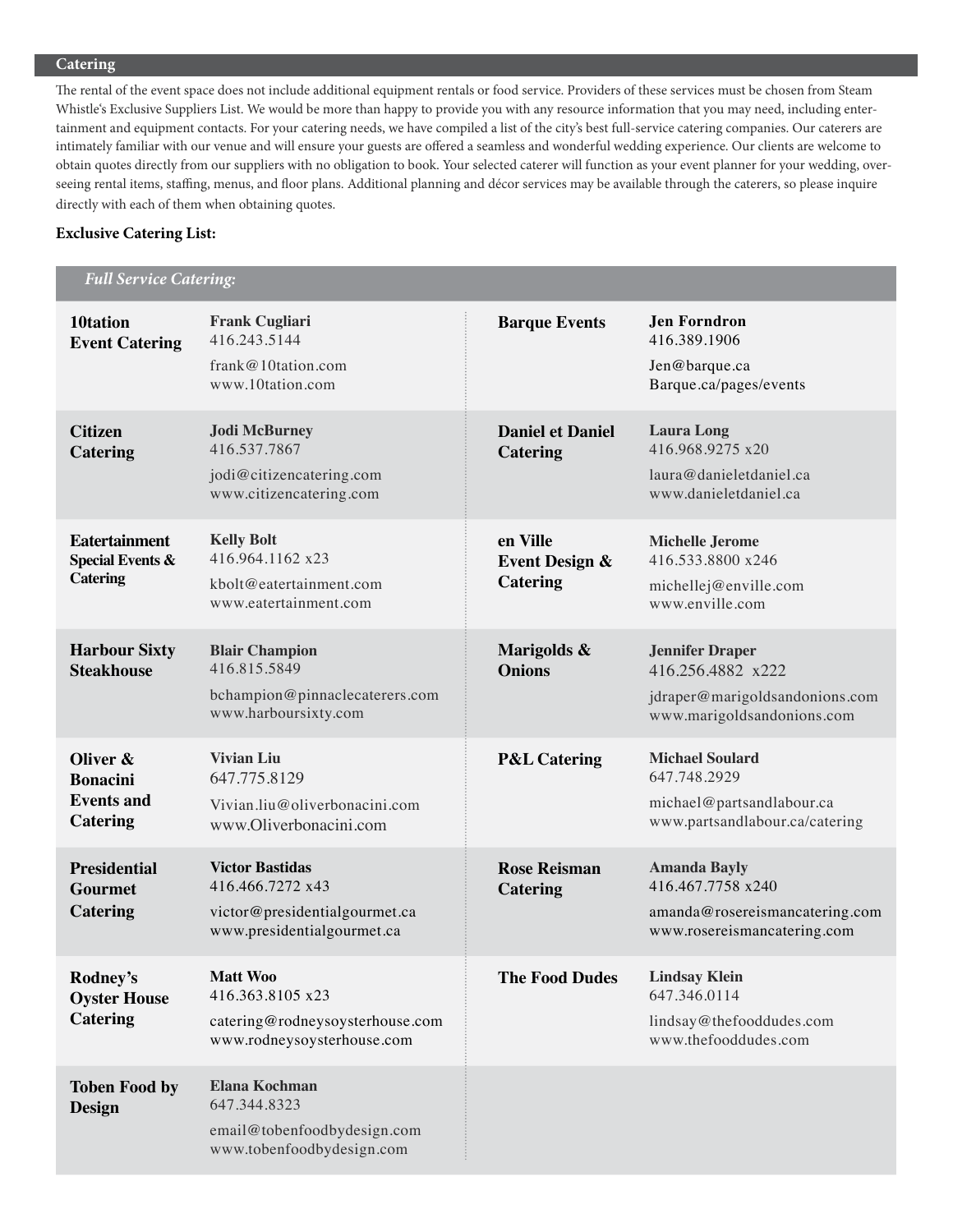## **Event Equipment Rentals**

**Exclusive Suppliers List:** The rental of the event space does not include additional equipment rentals and linens. Providers of these services must be chosen from Steam Whistle's Exclusive Suppliers List. Please note that all of our caterers will coordinate with these suppliers directly and include rental items and linens in their quote.

| Rentals:                        | Linens:                 |
|---------------------------------|-------------------------|
| <b>Exclusive Affair Rentals</b> | <b>Around the Table</b> |

**Preferred Suppliers List:** Our clients are welcome to bring in additional specialty furniture and decor items to further transform the event space. Steam Whistle recommends the following suppliers for your additional event requirements. You are welcome to contact these suppliers directly, or our caterers will coordinate with these suppliers on your behalf, if desired.

| <b>Contemporary Furniture</b>                             | <b>Divine Furniture Rental</b>                                                                              |
|-----------------------------------------------------------|-------------------------------------------------------------------------------------------------------------|
| Monica Peschmann                                          | <b>Steve Devine</b>                                                                                         |
| 416.703.9236<br>monica@cfrentals.com<br>www.cfrentals.com | office: 416.750.9272 cell: 416.262.7490<br>steve@divinefurniturerental.com<br>www.divinefurniturerental.com |
|                                                           |                                                                                                             |
| <b>Toast Event Design</b>                                 | <b>Berries and Blooms</b>                                                                                   |
| Natalie Chong                                             | Natasha Manji                                                                                               |

#### **Audio Visual Equipment**

**Exclusive Suppliers List:** The rental of the event space does not include audio visual equipment and services. Steam Whistle works exclusively with Pandor Productions for the provision of A/V equipment and technician services. Our clients are welcome to bring in their own DJ, band and/ or other performers, but the sound and lighting systems required must be rented directly from Pandor. Our clients must contact Pandor directly to obtain a quote. Pandor will work in conjunction with your chosen entertainment, or may recommend entertainment services, if desired.

## **Pandor Productions Audio/ Visual**

416.798.9293 bookings@pandor.com

## **Hotel Accommodations**

**Preferred Suppliers List:** Steam Whistle recommends the following suppliers for hotel accommodations within a close proximity to the Venue. You are welcome to contact these suppliers directly.

**Renaissance Toronto Downtown Hotel**

Alexia Skarapoulos 416.341.5003 askaropoulos@renaissancetoronto.com

## **Radisson Admiral Hotel Toronto Harbourfront**

Diane Whitelaw

416.915.2701 diane@radissonadmiral.com www.radissonadmiral.com

## **Inter-Continental Hotel**

Erika McLeod 416.597.8111 erika.mcleod@ihg.com

# **Hotel Le Germain Maple Leaf Square**

Wendy La - Sales Manager

F 416.649.7574 wla@germainmapleleafsquare.com www.germainmapleleafsquare.com **The Fairmont Royal York**

Robin Sheikh

416.860.4584 Robin.sheikh@fairmont.com

## **Delta Toronto**

Claudia Cole 416.637.5447 claudia.cole@deltahotels.com